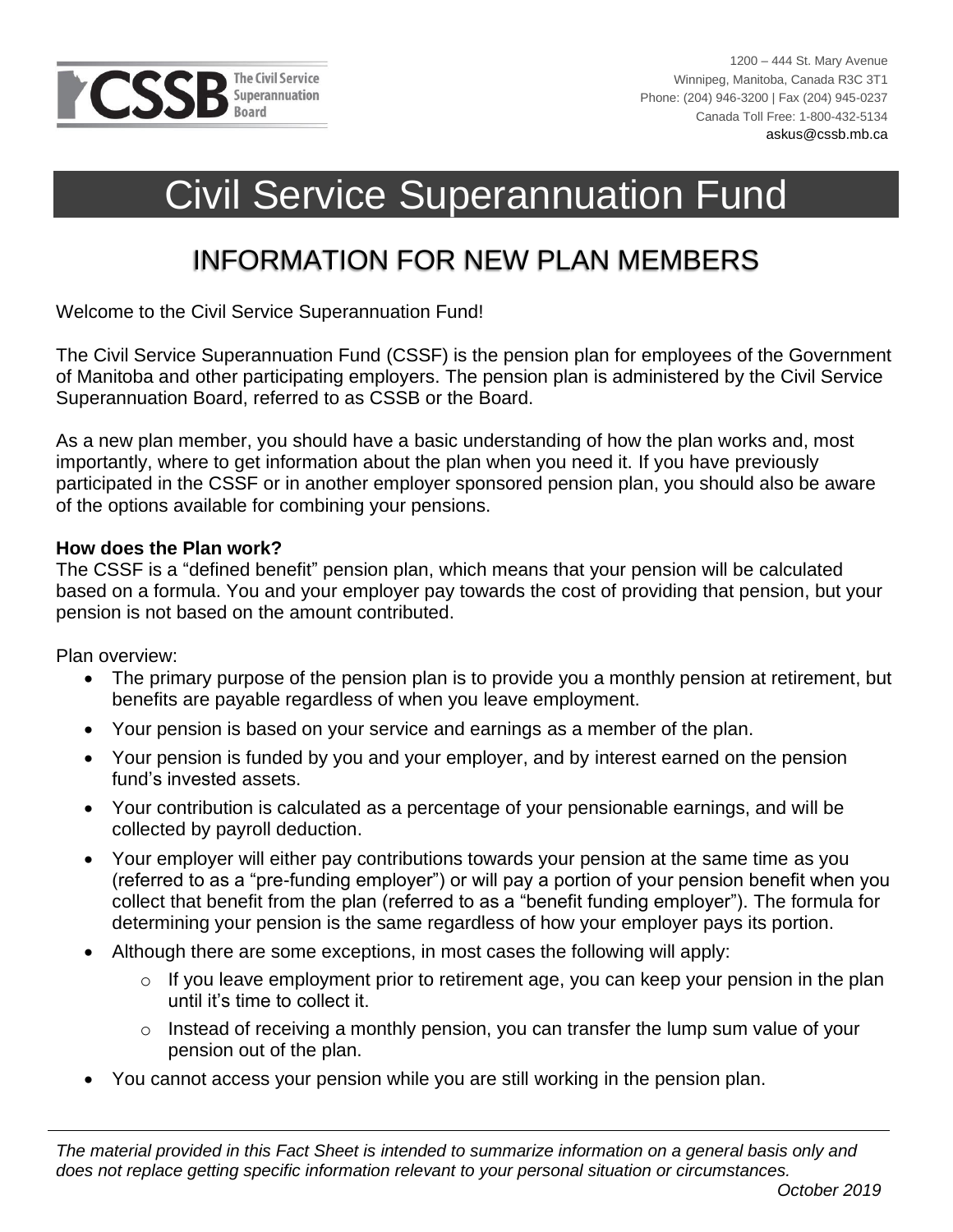#### **Getting information about the Plan**

As a CSSF member, you have very few decisions to make about your pension until you leave employment. You don't have to choose a contribution level or make investment decisions. However, it's still important to know about the pension plan and where to get information if you need it.

- CSSB's Online Services provide personalized information regarding your pension benefits. **All plan members are encouraged to register for Online Services** (https://cssb.mypension.ca). Please note however, that the information available to new employees through Online Services is limited until at least one year end reporting has been made to the Board by the employer and the Board's records have been updated. Until that happens, you will not have any service or earnings information recorded on your account, and cannot run pension estimates.
- The Pension Plan Information booklet provides a summary of the plan provisions, including details such as the contribution rates and pension formula. This booklet is available on the Board's website (www.cssb.mb.ca) under Publications.
- Each year, an Annual Employee Pension Statement will be prepared and posted to your Online Services Document Centre. This Statement will provide a summary of your account at the prior year end.
- The Board's staff is available to provide information and answer questions about the plan and your entitlements.

# **Transferring your pension from a prior employer's pension plan**

If you participated in another pension plan prior to joining the CSSF, there are two ways that your prior pension may be able to be transferred into the CSSF:

• Reciprocal Transfer Agreement (RTA) – An RTA is an agreement between the administrators of two pension plans. It provides for the transfer of funds from one plan to provide the member pensionable service under the second plan. If there is an RTA between the CSSF and your prior employer's plan, you may be able to have your previous pension benefit transferred to provide pensionable service under the CSSF.

Time limits apply for many of the RTAs.

• Money Purchase Plan (MPP) – If your previous pension benefit is not subject to lock-in rules outside of Manitoba, you may be able to have it transferred to the Board's MPP. The MPP is similar to an RRSP or LIRA, and is administered by the Board.

Application to transfer funds to the MPP must be received within one year of becoming a member of the CSSF.

Additional information on Reciprocal Transfer Agreements and the Money Purchase Plan is available on the Board's website or by contacting the Board office.

*The material provided in this Fact Sheet is intended to summarize information on a general basis only and does not replace getting specific information relevant to your personal situation or circumstances.*